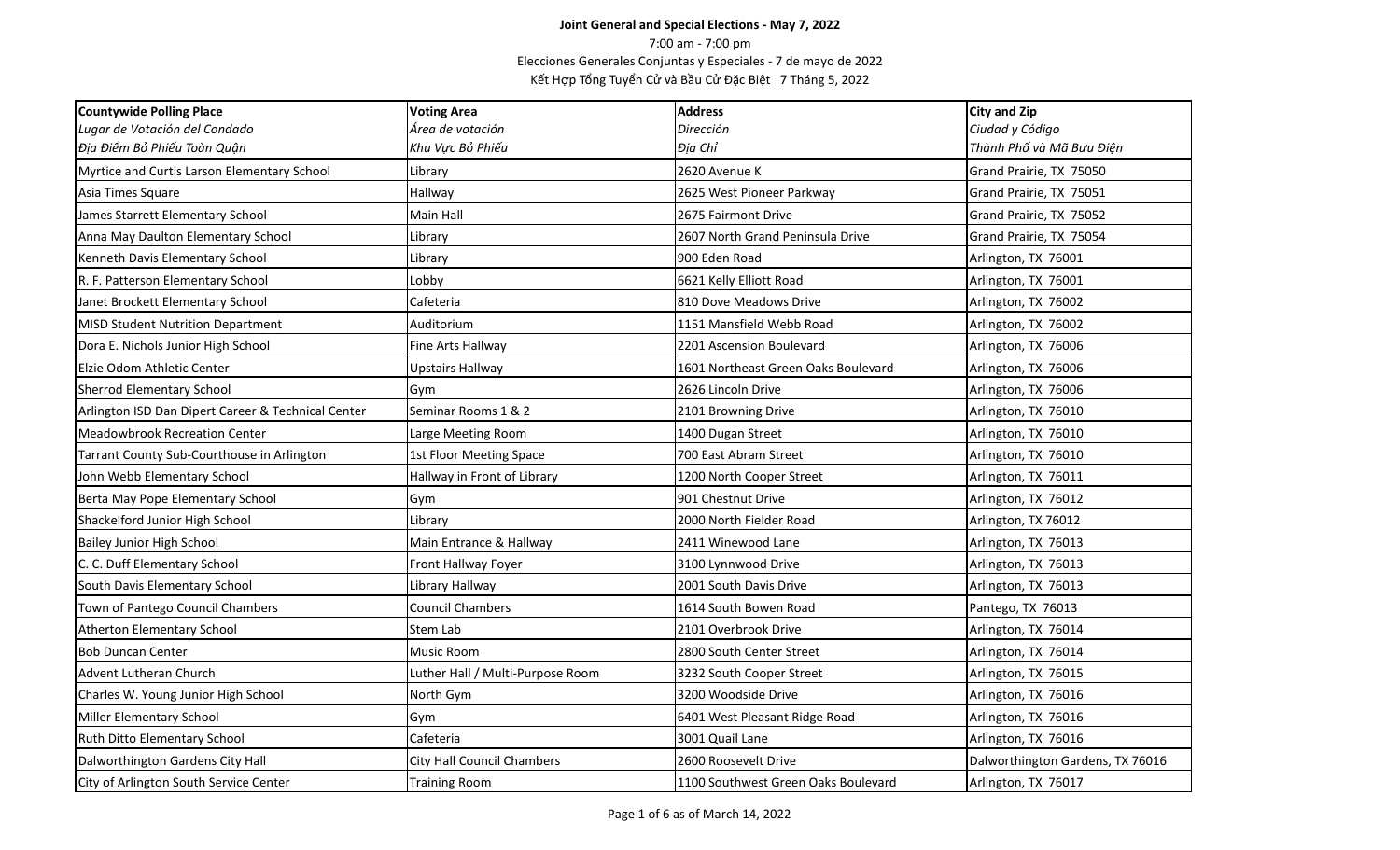| <b>Countywide Polling Place</b>      | <b>Voting Area</b>               | <b>Address</b>                      | <b>City and Zip</b>      |
|--------------------------------------|----------------------------------|-------------------------------------|--------------------------|
| Lugar de Votación del Condado        | Área de votación                 | Dirección                           | Ciudad y Código          |
| Địa Điểm Bỏ Phiếu Toàn Quận          | Khu Vực Bỏ Phiếu                 | Địa Chỉ                             | Thành Phố và Mã Bưu Điện |
| Corey Academy                        | Front Lobby / Cafeteria          | 5200 Kelly Elliott Road             | Arlington, TX 76017      |
| Truett Boles Junior High School      | Gym A (Southeast)                | 3900 Southwest Green Oaks Boulevard | Arlington, TX 76017      |
| <b>Ferguson Education Center</b>     | Main Foyer                       | 600 Southeast Green Oaks Boulevard  | Arlington, TX 76018      |
| <b>Fitzgerald Elementary School</b>  | Front Foyer                      | 5201 Creek Valley Drive             | Arlington, TX 76018      |
| R. Bebensee Elementary School        | Main Entrance Hallway            | 5900 Inks Lake Drive                | Arlington, TX 76018      |
| <b>Hornet Academy</b>                | Classroom                        | 1010 Boyd Road                      | Azle, TX 76020           |
| Pat May Center                       | <b>Blair Room</b>                | 1849-B Central Drive                | Bedford, TX 76022        |
| Precinct One Garage                  | Large Meeting Room               | 800 East Rendon Crowley Road        | Burleson, TX 76028       |
| Tarver Rendon Elementary School      | Cafeteria / Hallway              | 6065 Retta Mansfield Road           | Burleson, TX 76028       |
| Colleyville Public Library           | 2nd Floor                        | 110 Main Street                     | Colleyville, TX 76034    |
| Crowley 9th Grade Campus             | Library                          | 1016 FM 1187                        | Crowley, TX 76036        |
| Euless Family Life Senior Center     | Arts & Crafts Room               | 300 West Midway Drive               | Euless, TX 76039         |
| St. John Missionary Baptist Church   | <b>Family Center</b>             | 3324 House Anderson Road            | Euless, TX 76040         |
| The REC of Grapevine                 | <b>Active Adults Hallway</b>     | 1175 Municipal Way                  | Grapevine, TX 76051      |
| Legacy Learning Center Northwest ISD | $112 - 113$                      | 501 School House Road               | Haslet, TX 76052         |
| Sendera Ranch Elementary School      | Gvm                              | 1216 Diamondback Lane               | Haslet, TX 76052         |
| Kennedale Community Center           | Community Center                 | 316 West 3rd Street                 | Kennedale, TX 76060      |
| Donna Shepard Leadership Academy     | Gym 1                            | 1280 FM Road 1187                   | Mansfield, TX 76063      |
| J. L. Boren Elementary School        | Campus Library                   | 1401 Country Club Drive             | Mansfield, TX 76063      |
| Mansfield Sub-Courthouse             | 1st Floor Meeting Room           | 1100 East Broad Street              | Mansfield, TX 76063      |
| Vernon Newsom Stadium                | Community Room                   | 3700 East Broad Street              | Mansfield, TX 76063      |
| Southlake Town Hall                  | 3rd Floor Training Rooms 3A - 3D | 1400 Main Street                    | Southlake, TX 76092      |
| Greenway Church                      | Lobby / Hallway                  | 1816 Delga Street                   | Fort Worth, TX 76102     |
| <b>Tarrant County Plaza Building</b> | Conference Room                  | 201 Burnett Street                  | Fort Worth, TX 76102     |
| <b>Trinity Terrace</b>               | Chisholm Room                    | 1600 Texas Street                   | Fort Worth, TX 76102     |
| <b>Christ Cathedral Church</b>       | <b>Event Center</b>              | 3201 Purington Avenue               | Fort Worth, TX 76103     |
| Sagamore Hill Elementary School      | Library & Computer Lab           | 701 South Hughes Avenue             | Fort Worth, TX 76103     |
| Victory Temple Worship Center        | Fellowship Hall                  | 2001 Oakland Boulevard              | Fort Worth, TX 76103     |
| Carroll Peak Elementary School       | Cafeteria                        | 1201 East Jefferson Avenue          | Fort Worth, TX 76104     |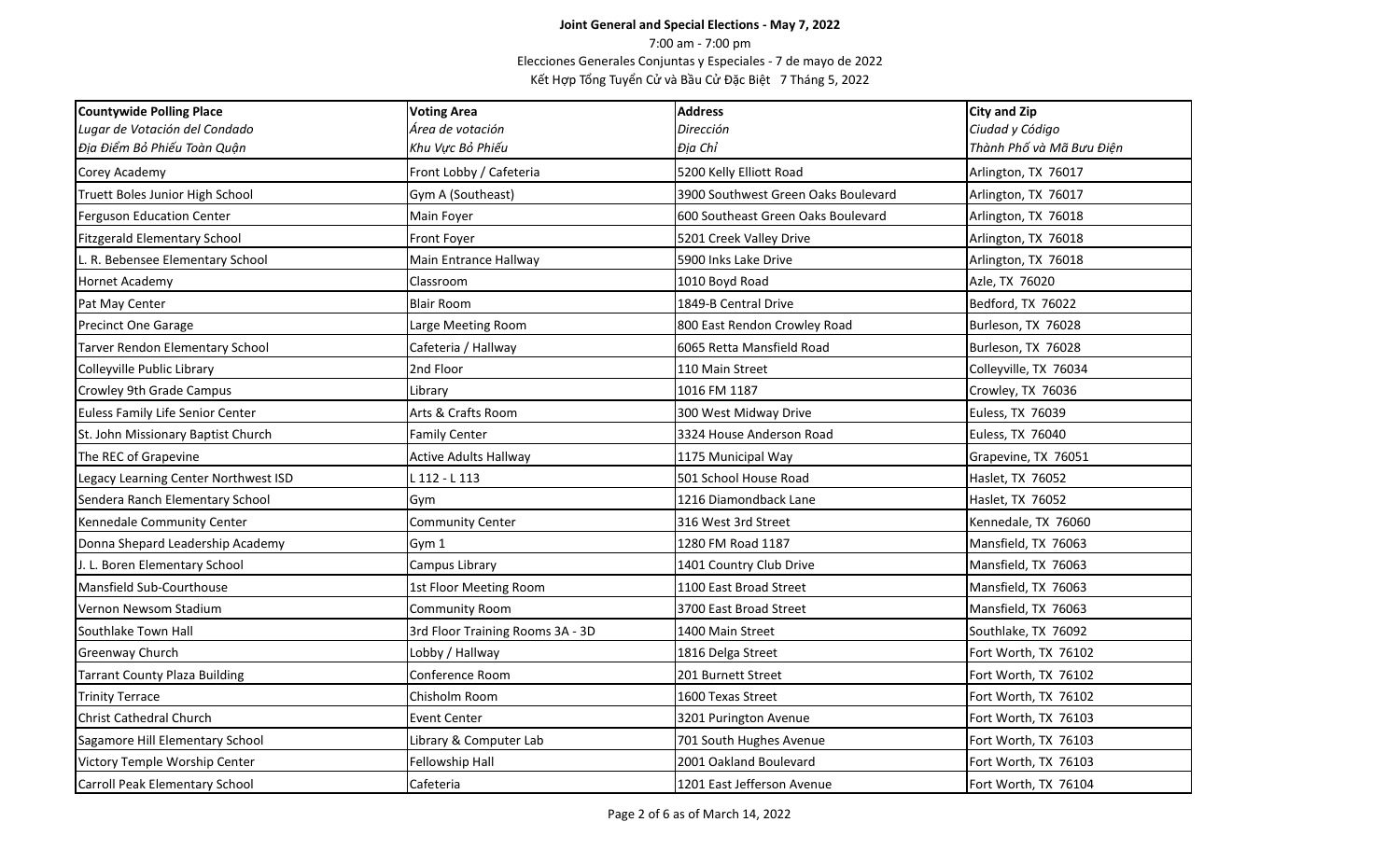| <b>Countywide Polling Place</b>               | <b>Voting Area</b>             | <b>Address</b>               | <b>City and Zip</b>      |
|-----------------------------------------------|--------------------------------|------------------------------|--------------------------|
| Lugar de Votación del Condado                 | Área de votación               | Dirección                    | Ciudad y Código          |
| Địa Điểm Bỏ Phiếu Toàn Quận                   | Khu Vực Bỏ Phiếu               | Địa Chỉ                      | Thành Phố và Mã Bưu Điện |
| Community Christian Church Education Building | Cafeteria                      | 1720 Vickery Boulevard East  | Fort Worth, TX 76104     |
| <b>Fire Station Community Center</b>          | West Side Gym                  | 1601 Lipscomb Street         | Fort Worth, TX 76104     |
| Morningside Elementary School                 | Auditorium                     | 2601 Evans Avenue            | Fort Worth, TX 76104     |
| Southside Community Center                    | Hazel B                        | 959 East Rosedale Street     | Fort Worth, TX 76104     |
| Van Zandt-Guinn Elementary School             | Cafeteria                      | 600 Kentucky Avenue          | Fort Worth, TX 76104     |
| D. McRae Elementary School                    | Science Lab                    | 3316 Avenue N                | Fort Worth, TX 76105     |
| S. S. Dillow Elementary School                | Auditorium                     | 4000 Avenue N                | Fort Worth, TX 76105     |
| <b>Sycamore Recreation Center</b>             | Multi-Purpose Room             | 2525 East Rosedale Street    | Fort Worth, TX 76105     |
| William M. McDonald YMCA                      | Studio B                       | 2701 Moresby Street          | Fort Worth, TX 76105     |
| Diamond Hill/Jarvis Branch Library            | <b>Meeting Room</b>            | 1300 Northeast 35th Street   | Fort Worth, TX 76106     |
| Iglesia Palabra de Amor                       | Dining Area                    | 3402 Northwest 28th Street   | Fort Worth, TX 76106     |
| Como Community Center                         | Lobby                          | 4660 Horne Street            | Fort Worth, TX 76107     |
| <b>International Newcomer Academy</b>         | Gym                            | 3813 Valentine Street        | Fort Worth, TX 76107     |
| Jo Kelly School                               | Gym                            | 201 North Bailey Avenue      | Fort Worth, TX 76107     |
| North Hi Mount Elementary School              | Gym                            | 3801 West 7th Street         | Fort Worth, TX 76107     |
| <b>Blue Haze Elementary School</b>            | Multi-Purpose Room             | 601 Blue Haze Drive          | Fort Worth, TX 76108     |
| Brewer High School                            | East Hallway                   | 1025 West Loop 820 North     | Fort Worth, TX 76108     |
| White Settlement ISD Administration Building  | <b>Board Room</b>              | 401 South Cherry Lane        | Fort Worth, TX 76108     |
| McLean 6th Grade School                       | Auditorium                     | 3201 South Hills Avenue      | Fort Worth, TX 76109     |
| Southcliff Baptist Church                     | <b>Main Building Concourse</b> | 4100 Southwest Loop 820      | Fort Worth, TX 76109     |
| Southwest Regional Library                    | <b>Meeting Room</b>            | 4001 Library Lane            | Fort Worth, TX 76109     |
| Tanglewood Elementary School                  | Cafeteria                      | 3060 Overton Park Drive West | Fort Worth, TX 76109     |
| E. M. Daggett Elementary School               | Gym                            | 958 Page Avenue              | Fort Worth, TX 76110     |
| George C. Clarke Elementary School            | Cafeteria                      | 3300 South Henderson Street  | Fort Worth, TX 76110     |
| Lily B. Clayton Elementary School             | Cafeteria                      | 2000 Park Place Avenue       | Fort Worth, TX 76110     |
| R. L. Paschal High School                     | Lobby in Gus Bate Gym          | 2911 Forest Park Boulevard   | Fort Worth, TX 76110     |
| Richard J. Wilson Elementary School           | Gym                            | 900 West Fogg Street         | Fort Worth, TX 76110     |
| <b>Victory Forest Community Center</b>        | Gym or Dance Room              | 3427 Hemphill Street         | Fort Worth, TX 76110     |
| Worth Heights Community Center                | <b>Activity Room 4</b>         | 3551 New York Avenue         | Fort Worth, TX 76110     |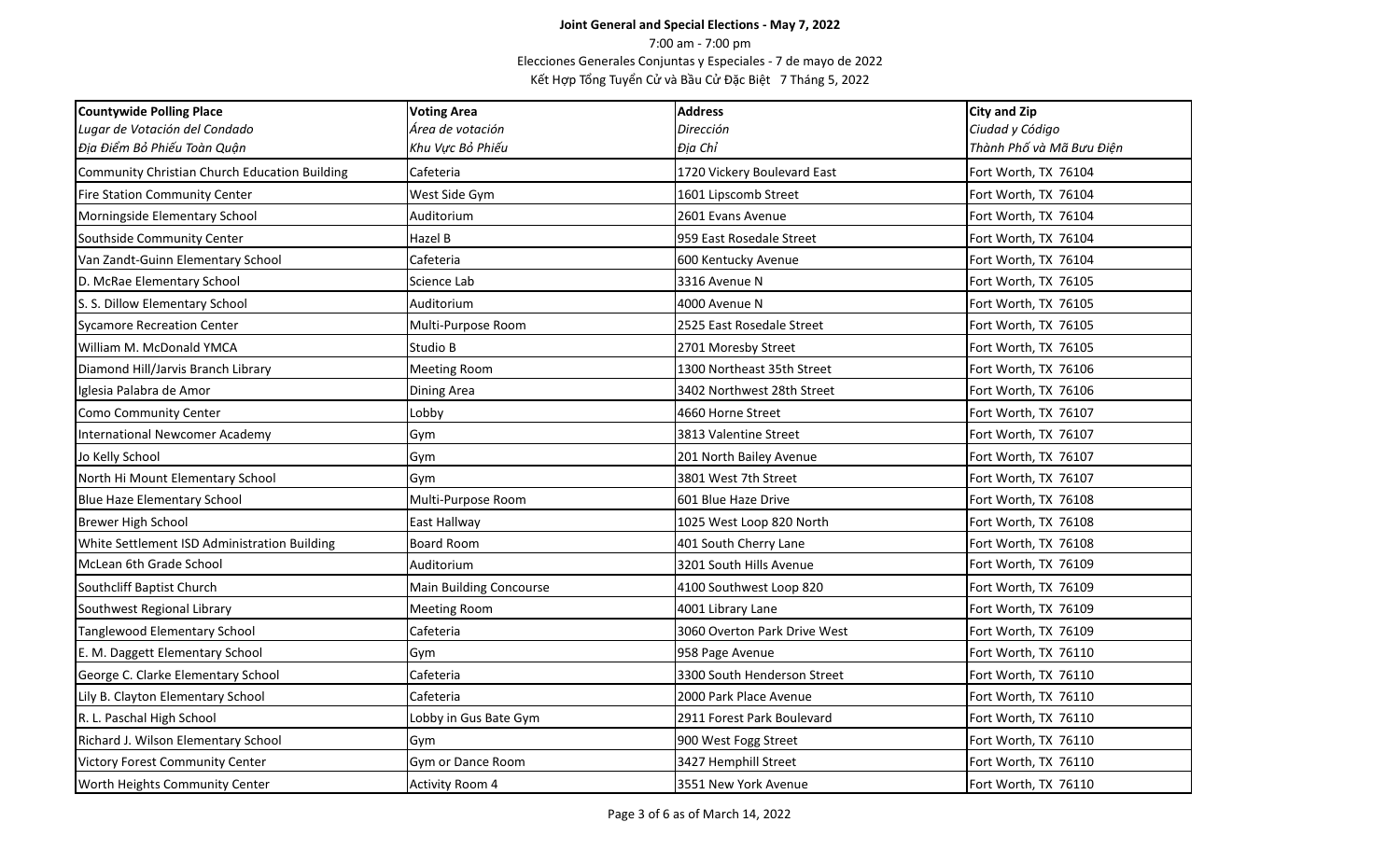| <b>Countywide Polling Place</b>               | <b>Voting Area</b>                      | <b>Address</b>            | <b>City and Zip</b>         |
|-----------------------------------------------|-----------------------------------------|---------------------------|-----------------------------|
| Lugar de Votación del Condado                 | Área de votación                        | Dirección                 | Ciudad y Código             |
| Địa Điểm Bỏ Phiếu Toàn Quận                   | Khu Vực Bỏ Phiếu                        | Địa Chỉ                   | Thành Phố và Mã Bưu Điện    |
| Worth Heights Elementary School               | Library                                 | 519 East Butler Street    | Fort Worth, TX 76110        |
| Andrew "Doc" Session Community Center         | <b>Activity Room</b>                    | 201 South Sylvania Avenue | Fort Worth, TX 76111        |
| <b>Oakhurst Elementary School</b>             | Gym                                     | 2700 Yucca Avenue         | Fort Worth, TX 76111        |
| Riverside Applied Learning Center             | Gym                                     | 3600 Fossil Drive         | Fort Worth, TX 76111        |
| <b>Riverside Community Center</b>             | Community Room                          | 3700 East Belknap Street  | Fort Worth, TX 76111        |
| Springdale Elementary School                  | Auditorium                              | 3207 Hollis Street        | Fort Worth, TX 76111        |
| Versia L. Williams Elementary School          | Library                                 | 901 Baurline Street       | Fort Worth, TX 76111        |
| Atwood McDonald Elementary School             | Gym                                     | 1850 Barron Lane          | Fort Worth, TX 76112        |
| <b>East Regional Library</b>                  | <b>Meeting Room</b>                     | 6301 Bridge Street        | Fort Worth, TX 76112        |
| Eastern Hills High School                     | Front Lobby                             | 5701 Shelton Street       | Fort Worth, TX 76112        |
| First Jefferson Unitarian Universalist Church | Fellowship Hall                         | 1959 Sandy Lane           | Fort Worth, TX 76112        |
| Handley-Meadowbrook Community Center          | Multi-Purpose #2                        | 6201 Beaty Street         | Fort Worth, TX 76112        |
| Legacy Fellowship Church                      | Fellowship Hall                         | 5320 Norma Street         | Fort Worth, TX 76112        |
| Martin Luther King Community Center           | <b>Activity Room</b>                    | 5565 Truman Drive         | Fort Worth, TX 76112        |
| Paul Laurence Dunbar High School              | Front Foyer                             | 5700 Ramey Avenue         | Fort Worth, TX 76112        |
| St. Matthew United Methodist Church           | Fellowship Hall                         | 2414 Hitson Lane          | Fort Worth, TX 76112        |
| <b>River Oaks Annex</b>                       | Open Area                               | 4900 River Oaks Boulevard | River Oaks, TX 76114        |
| River Oaks United Methodist Church            | Fellowship Hall                         | 4800 Ohio Garden Road     | River Oaks, TX 76114        |
| Westworth Village City Hall                   | Community Room                          | 311 Burton Hill Road      | Westworth Village, TX 76114 |
| <b>Carter Park Elementary School</b>          | Auditorium                              | 1204 East Broadus Avenue  | Fort Worth, TX 76115        |
| El Buen Pastor Baptist Church                 | Childrens Worship Center North Building | 4800 Merida Avenue        | Fort Worth, TX 76115        |
| Hubbard Heights Elementary School             | Auditorium                              | 1333 West Spurgeon Street | Fort Worth, TX 76115        |
| James Avenue Service Center                   | Breakroom                               | 5001 James Avenue         | Fort Worth, TX 76115        |
| Agape Baptist Church                          | Fellowship Hall                         | 3900 Southwest Boulevard  | Fort Worth, TX 76116        |
| Country Inn & Suites                          | <b>Meeting Room</b>                     | 2730 South Cherry Lane    | Fort Worth, TX 76116        |
| Harvest United Methodist Church               | Fellowship Hall                         | 6036 Locke Avenue         | Fort Worth, TX 76116        |
| R. D. Evans Community Center                  | Northside Multi-Purpose Room            | 3242 Lackland Road        | Fort Worth, TX 76116        |
| Haltom City Senior Center                     | Classroom in NE Corner of Building      | 3201 Friendly Lane        | Haltom City, TX 76117       |
| First Baptist Hurst at the Trails             | Gym                                     | 9208 Trammel Davis Road   | Fort Worth, TX 76118        |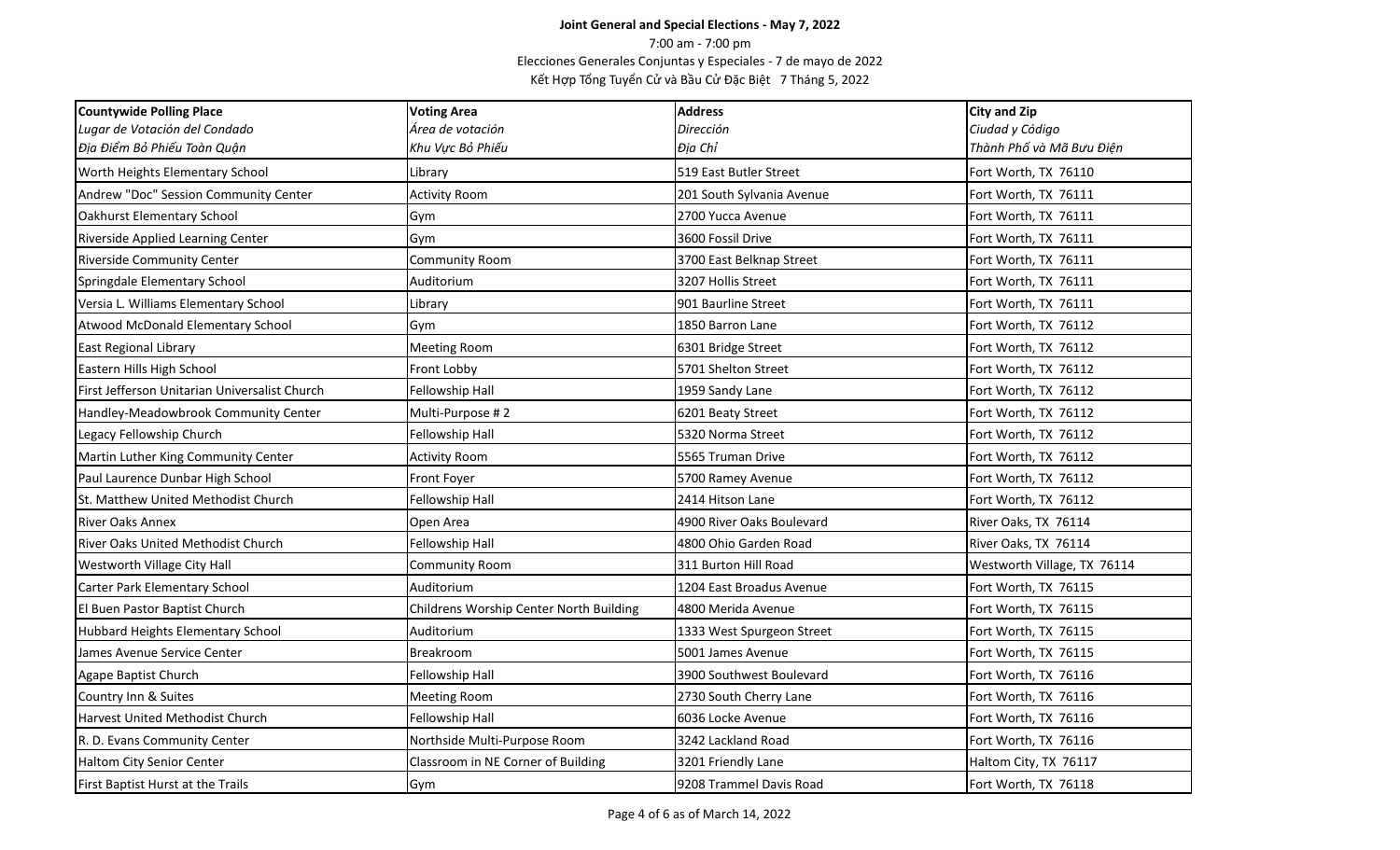| <b>Countywide Polling Place</b>           | <b>Voting Area</b>        | <b>Address</b>             | <b>City and Zip</b>         |
|-------------------------------------------|---------------------------|----------------------------|-----------------------------|
| Lugar de Votación del Condado             | Área de votación          | Dirección                  | Ciudad y Código             |
| Địa Điểm Bỏ Phiếu Toàn Quận               | Khu Vực Bỏ Phiếu          | Địa Chỉ                    | Thành Phố và Mã Bưu Điện    |
| Richland Hills City Hall                  | <b>Council Chambers</b>   | 3200 Diana Drive           | Richland Hills, TX 76118    |
| A. M. Pate Elementary School              | Foyer on Virgil Street    | 3800 Anglin Drive          | Fort Worth, TX 76119        |
| Beth Eden Missionary Baptist Church       | Gym / Fellowship Hall     | 3208 Wilbarger Street      | Fort Worth, TX 76119        |
| <b>Bradley Center</b>                     | Main Room                 | 2601 Timberline Drive      | Fort Worth, TX 76119        |
| Glen Park Elementary School               | Gym                       | 3601 Pecos Street          | Fort Worth, TX 76119        |
| Griffin-Poly Sub-Courthouse               | <b>Early Voting Room</b>  | 3212 Miller Avenue         | Fort Worth, TX 76119        |
| Sunrise-McMillian Elementary School       | Gym                       | 3409 Stalcup Road          | Fort Worth, TX 76119        |
| W. M. Green Elementary School             | Gym                       | 4612 David Strickland Road | Fort Worth, TX 76119        |
| Central Bible Church - The Connection     | Lobby                     | 8200 Anderson Boulevard    | Fort Worth, TX 76120        |
| Meadowcreek Elementary School             | Gym                       | 2801 Country Creek Lane    | Fort Worth, TX 76123        |
| City of Blue Mound City Hall              | City Council Room         | 301 South Blue Mound Road  | Blue Mound, TX 76131        |
| Chisholm Ridge Elementary School          | Hallway                   | 8301 Running River Lane    | Fort Worth, TX 76131        |
| Northbrook Elementary School              | Gym                       | 2500 Cantrell Sansom Road  | Fort Worth, TX 76131        |
| Sonny and Allegra Nance Elementary School | Cafeteria                 | 701 Tierra Vista Way       | Fort Worth, TX 76131        |
| Hyatt Place Fort Worth / Cityview         | Lobby Meeting Room        | 5900 Cityview Boulevard    | Fort Worth, TX 76132        |
| <b>Oakmont Elementary School</b>          | Cafeteria                 | 6651 Oakmont Trail         | Fort Worth, TX 76132        |
| <b>Bruce Shulkey Elementary School</b>    | Auditorium                | 5533 Whitman Avenue        | Fort Worth, TX 76133        |
| Fort Worth Education Association          | Conference Room           | 6021 Westcreek Drive       | Fort Worth, TX 76133        |
| <b>Genesis United Methodist Church</b>    | Commons Area              | 7635 South Hulen Street    | Fort Worth, TX 76133        |
| Southwest Sub-Courthouse                  | Voting & Community Center | 6551 Granbury Road         | Fort Worth, TX 76133        |
| St. Matthew's Lutheran Church             | Fellowship Hall           | 5709 Wedgwood Drive        | Fort Worth, TX 76133        |
| Trinity Cumberland Presbyterian Church    | Fellowship Hall           | 7120 West Cleburne Road    | Fort Worth, TX 76133        |
| Westminster Presbyterian Church           | Fellowship Hall           | 7001 Trail Lake Drive      | Fort Worth, TX 76133        |
| <b>Edgecliff Village Community Center</b> | <b>Community Center</b>   | 1605 Edgecliff Road        | Edgecliff Village, TX 76134 |
| <b>Greenbriar Elementary School</b>       | Cafeteria                 | 1605 Grady Lee Street      | Fort Worth, TX 76134        |
| Highland Hills Community Center           | Multi-Purpose Room        | 1600 Glasgow Road          | Fort Worth, TX 76134        |
| New Hope Fellowship                       | Fellowship Hall           | 6410 South Freeway         | Fort Worth, TX 76134        |
| Parkway Elementary School                 | Cafeteria                 | 1320 West Everman Parkway  | Fort Worth, TX 76134        |
| St. Luke Cumberland Presbyterian Church   | Family Life Center / Gym  | 1404 Sycamore School Road  | Fort Worth, TX 76134        |